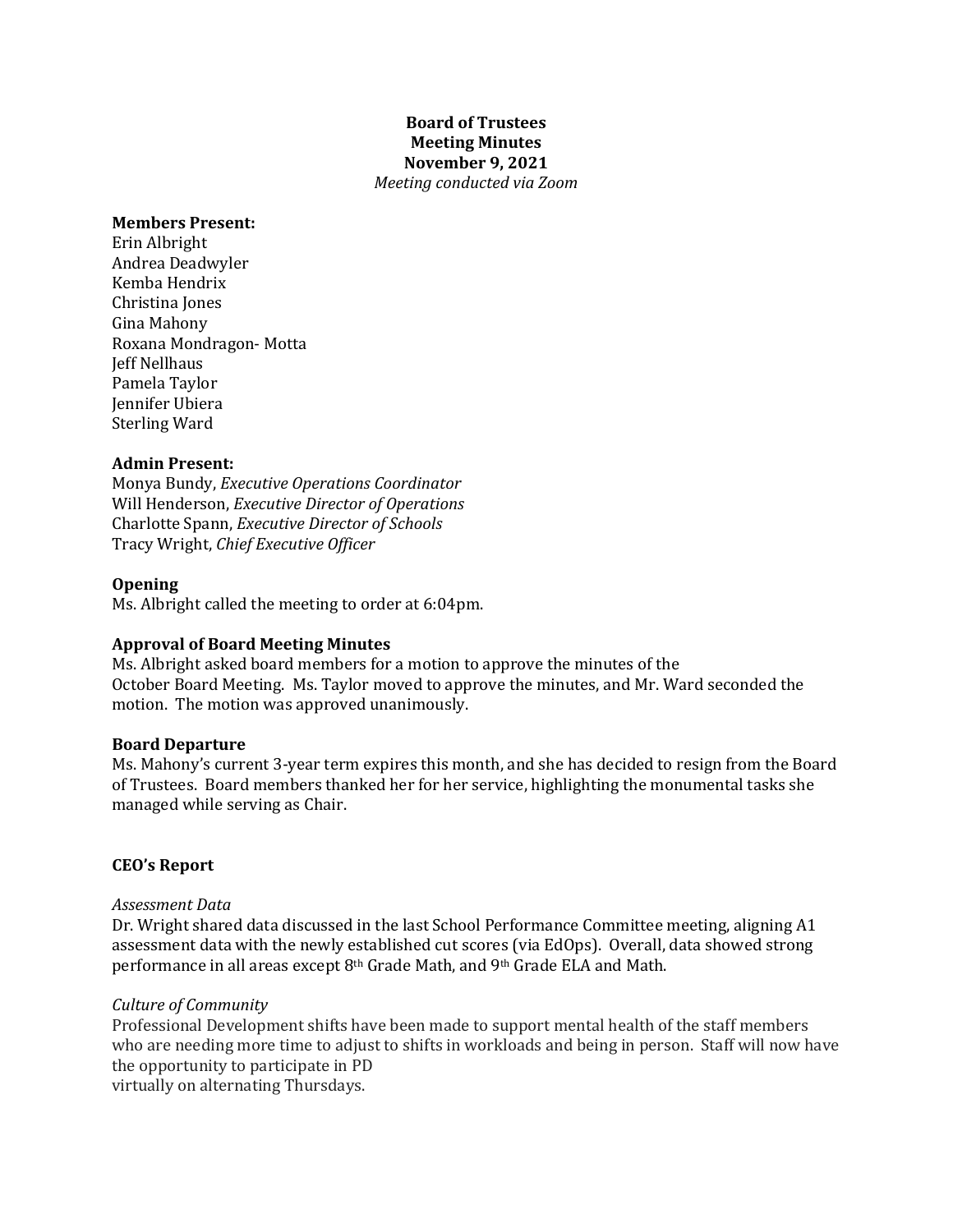### *Paul '21*

Dr. Wright announced the year-long celebration underway to commemorate Paul's 21 years as a charter school. She encouraged members to participate in Giving Tuesday, supporting graduates who needs financial support in their undergraduate studies in what has been coined Paul's "Safe Fund". Paul PCS is sure to verify the need of the student(s) who will receive these funds, but in essence, no former student is turned away financially, and can be awarded \$300-\$500. Paul is also hosting a gala on December 11<sup>th</sup> which board members are encouraged to attend. Proceeds from this event will also be added to the Safe Fund.

### *AALE Accreditation*

Paul received its reaccreditation confirmation from The American Academy for Liberal Education on November 5<sup>th</sup>. Paul will be accredited for another 5 years and will be monitored via interim reports to ensure suggestions and recommendations are implemented in the coming school years.

# **5th Grade Expansion**

After careful deliberation, Dr. Wright and the Executive Leadership of Paul proposes that the Board votes to approve the addition of a  $5<sup>th</sup>$  grade class, but no sooner than the 2023-2024 school year. Due to the mental space and capacity of teachers, post-pandemic, this time is necessary for the school to restabilize.

The School Performance Committee believes that it may be difficult to enroll the encouraged 25 students for the first class of  $5<sup>th</sup>$  grade students in light of the lingering pandemic and believes Paul should explore other means to stabilize enrollment in the meantime. The SPC will continue to analyze data and encourage pulse checks on the organization before launching this expansion.

The Finance Committee believes we are in a solid position to fund the expansion. Though it will require an investment on the front end (not expecting to exceed \$100K per year) but should stabilize and break even as enrollment increases in years to come.

The Marketing, Development, and Public Relations will focus on the planning and execution of this project, particularly narrowing down ideal target audiences and mapping out strategies to appeal to them.

The Executive Committee supports the proposal presented by Dr. Wright. As such, Ms. Albright motioned to approve the addition of a 5th grade class no sooner than SY 23-24. Ms. Jones seconded the motion, and the floor was opened for discussion.

Beginning in January, the School Performance Committee will work closely with Dr. Wright to determine the assessment data and markers to consider and monitor in SY 22-23. Dr. Wright will share with the staff that we're aiming for SY23-24 and if there are people who want to provide feedback, they are welcome to do so. It will be clear that we are working towards a self-contained 5th grade so that current staff members aren't greatly impacted. Foundational work and planning for this expansion will be begin during SY22-23, but the timeline can and will be revised as the current school year progresses.